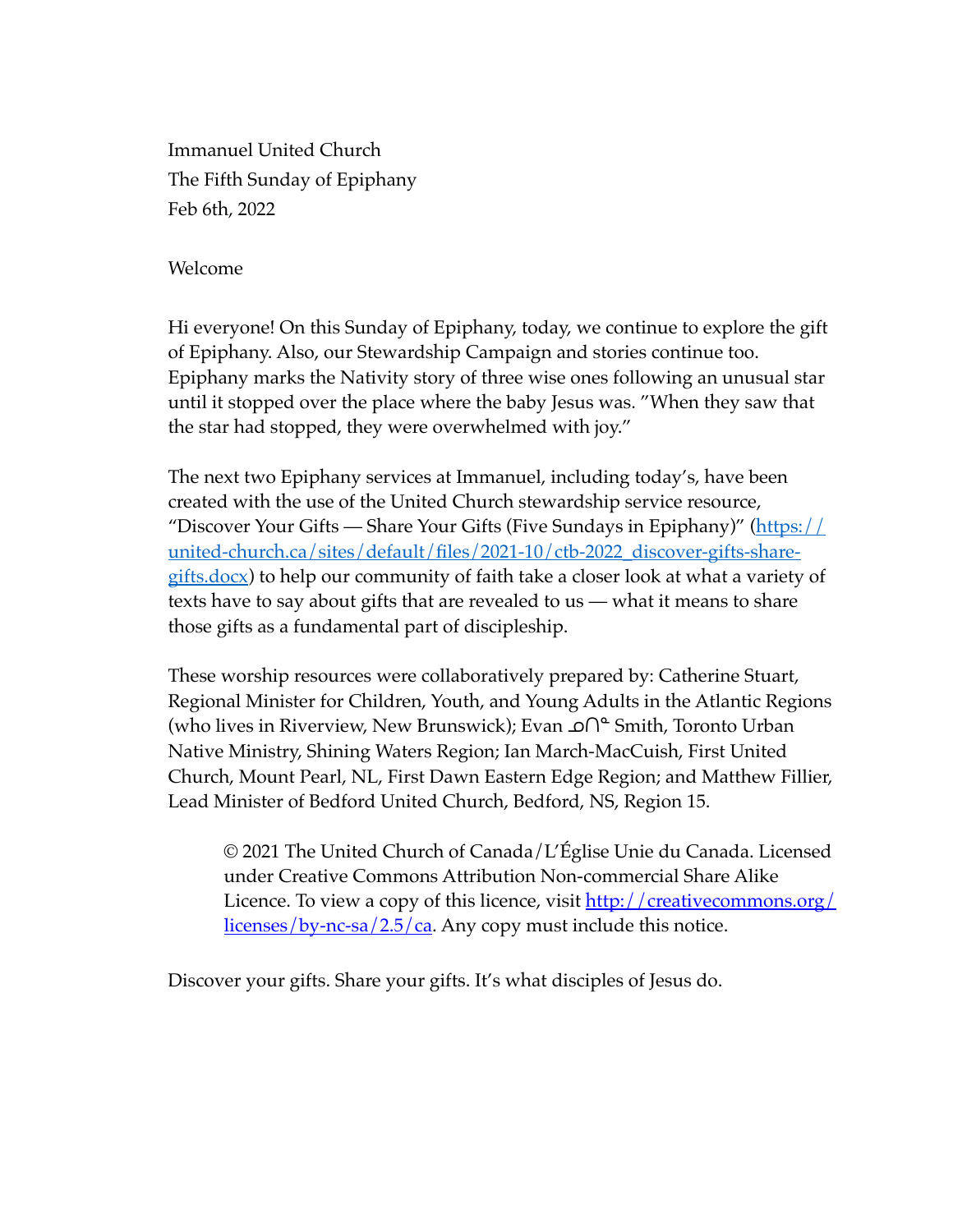Call to Worship:

Listen―Do you hear the voice of the Holy One? **Inviting, daring, challenging, celebrating, creating―you and me.** I form you. **I know you.** I consecrate you. **I appoint you.** I send you. **Fear no one. I am with you.** I will deliver you. **I have put my words in your mouth.** God, may we have ears to hear and voices to speak this truth. **Let us worship.**

Lighting of the Christ Candle:

We light this candle, honouring the One who said "I am the Light."

Hymn: VU 94 Lovely Star in the Sky

# **<https://youtu.be/phmGTPdkX9c>**

Scripture: Luke 4:21–30

Then he began to say to them, "Today this scripture has been fulfilled in your hearing." All spoke well of him and were amazed at the gracious words that came from his mouth. They said, "Is not this Joseph's son?" He said to them, "Doubtless you will quote to me this proverb, 'Doctor, cure yourself!' And you will say, 'Do here also in your hometown the things that we have heard you did at Capernaum.'" And he said, "Truly I tell you, no prophet is accepted in the prophet's hometown. But the truth is, there were many widows in Israel in the time of Elijah, when the heaven was shut up three years and six months, and there was a severe famine over all the land; yet Elijah was sent to none of them except to a widow at Zarephath in Sidon. There were also many lepers in Israel in the time of the prophet Elisha, and none of them was cleansed except Naaman the Syrian." When they heard this, all in the synagogue were filled with rage. They got up, drove him out of the town, and led him to the brow of the hill on which their town was built, so that they might hurl him off the cliff. But he passed through the midst of them and went on his way.

The Choir Anthem: Brother James Air (23rd Psalm)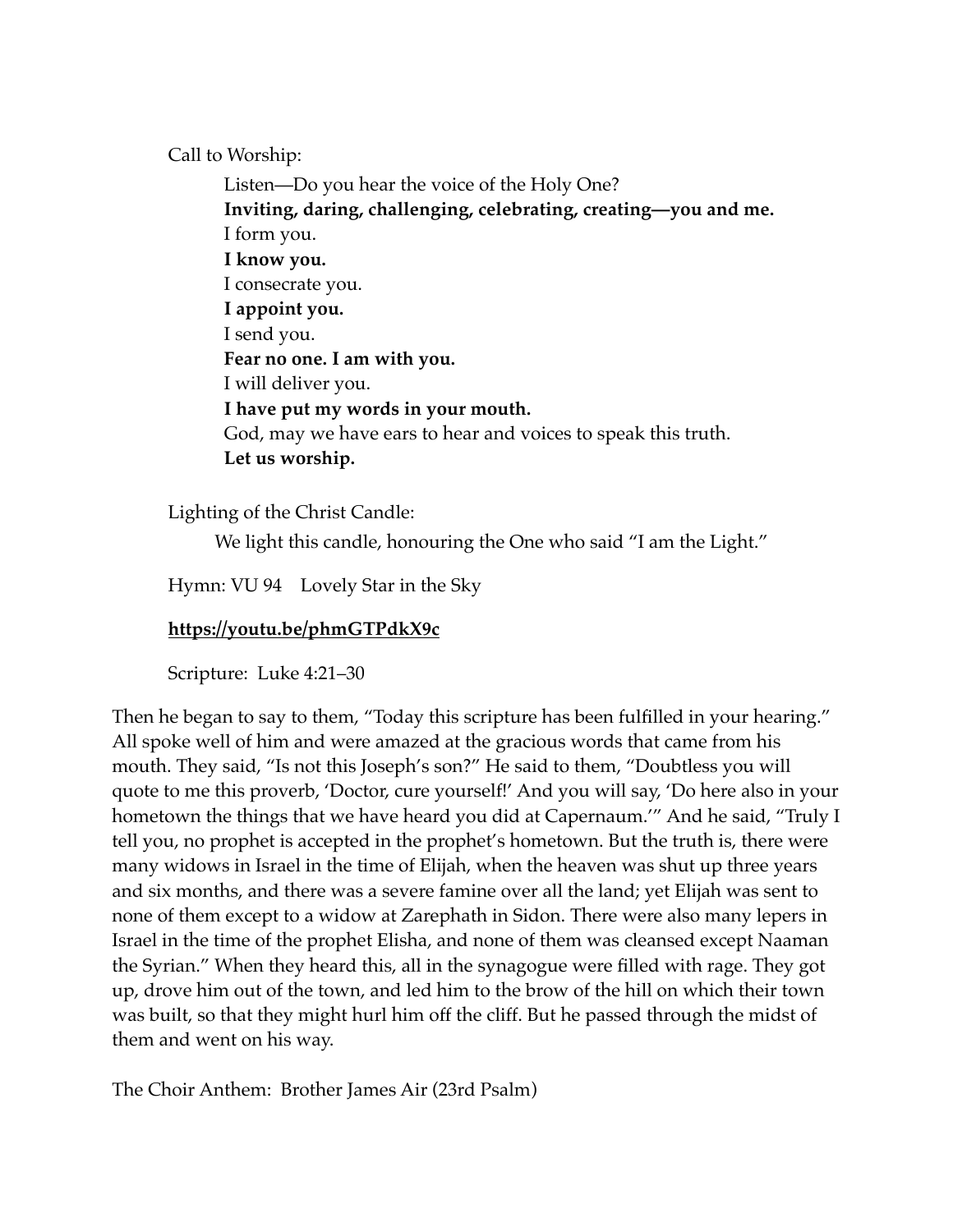Reflection: God's Wordle

Have you seen the online game, 'Wordle'? It has recently become very popular. You may have noticed friends talking about the 'word of the day', or posting cryptic grids of coloured boxes on Facebook, Instagram or Twitter. Have you, perhaps, joined this trend? (Show many images.)

Wordle challenges players to deduce a five-letter word in six guesses. A new puzzle is published every day and players can post how quickly they solved the colourful grid on social media - - but in a way that does not spoil the answer for those still playing. Wordle was put online in October, gained popularity over the next two months, and is now played by millions of people every day.

I remained uninterested in the game even as my Facebook friends began to post their results every day, writing, "Humble-brag, whew!" or, "It's ridiculously satisfying, First time trying the #Wordle craze, fun! First time to get it in two tries!!" until, last week, my 15-year-old son, Peace, joined the club and urged me to try it.

You may wonder how it works. The game can be played in just a few minutes. Players begin by guessing any five-letter word. If any of the letters are in that day's word but in the wrong place, they turn gold. If they are in the word in the right place, they turn green. If they are not in the word, they turn grey.

Initially, engineer Josh Wardle devised the game during lockdown for just two people himself and his partner. The inventor said, "It has been incredible to watch the game bring so much joy to so many and I feel so grateful for the personal stories some of you have shared with me - - from Wordle uniting distant family members, to provoking friendly rivalries, to supporting medical recoveries." Wardle's game definitely worked for me and Peace - - building a bond of rivalry between a mother and her son!

The reason why I share this Wordle story in today's reflection is because I am inviting us to look at today's Gospel story as a game. Wordle is not about testing how big your English vocabulary is. It is more about how quickly and efficiently you can make logical "deductions" from the set of vowels and consonants. Each group has a restricted number of letters without repetition. For example, if, after two turns, you see that M, S, and T are in the wrong places but I *is* in the right place, and E is not in the word, how many deductions must you make to get to the right answer? The word can't be TIMES, but MISTY should work!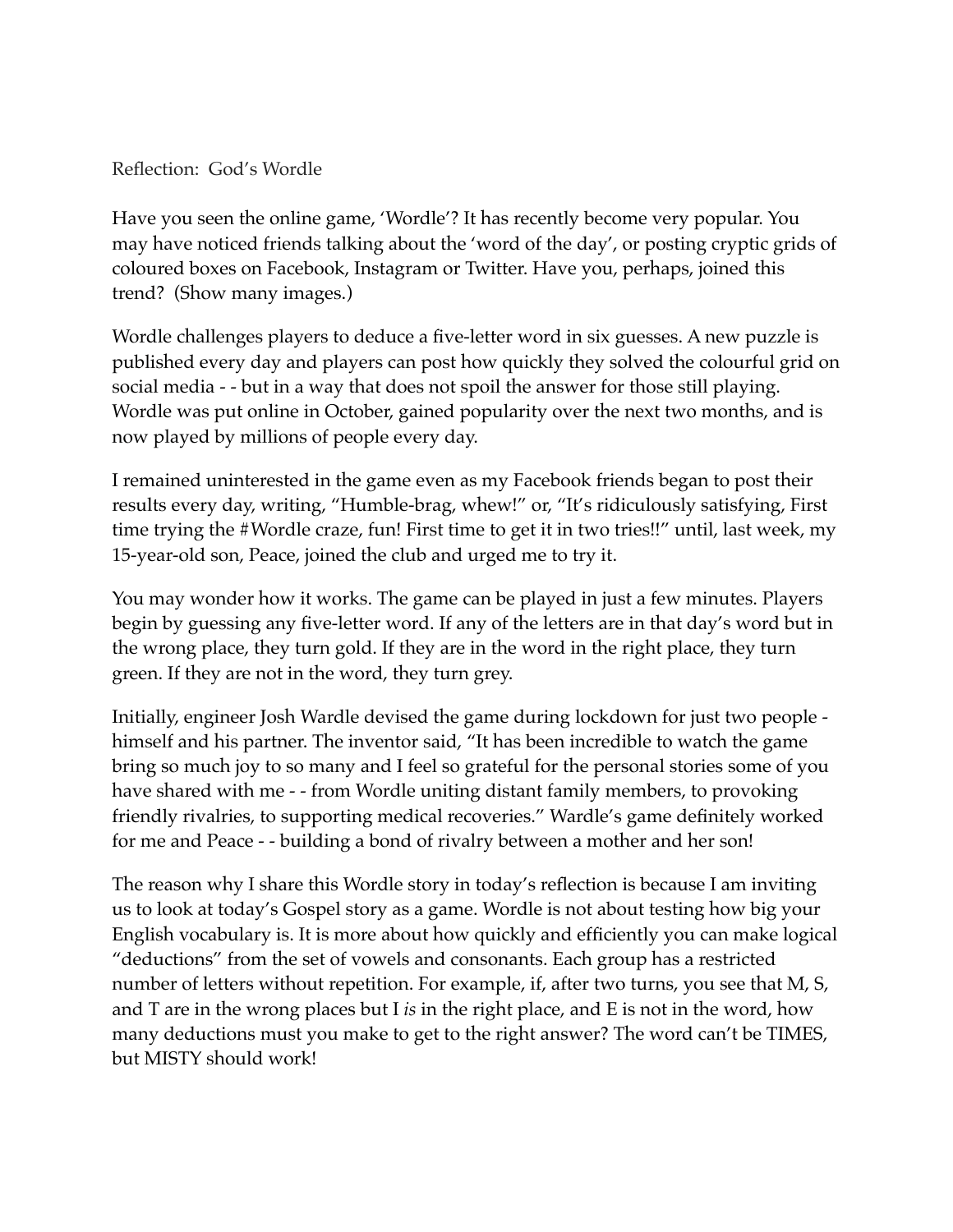Let's talk more about "deductions." Recently, I was introduced to a Logic Game that is part of the test for the Law School Admissions Test (called the LSAT). Like solving Wordle questions, in order to "attack" Logical Games which look like this one (showing the image on the screen) deductions are very useful. "A restaurant must choose its main dinner entree for each night of one week, beginning on Sunday and ending on Saturday. The possible entrees are beef, lamb, manicotti, pork, spaghetti, trout, and veal, each of which will be used on a different night. The following conditions must be met when determining the menu:" (The image on the screen shows the four conditions.) Then, the first question is "Which one of the following is a possible menu in order from Sunday to Saturday?" It's a difficult problem, but there are many harder Logical Game questions in the world.

Now, what I would like to highlight for today's reflection is one of the LSAT textbook writers' instructions I found on-line. I find it interesting because it is so relevant to the ways we can read Gospel stories and reflect on Jesus' words and actions. It's a way to explore and develop skills to be good at God's Logic Games, God's Wordle.

For example, students can encounter a difficult, complicated Logic Game question in which the question writer put in many logical wrinkles. The problem-solvers can be stunned and shocked by the seeming complexity, and just stare at the game, not knowing where to start. The instructor says: "Don't panic! Some of the new LSAT questions may look different from the games you have practiced on. Once you understand how games work and can recognize the structures the test writers use to build them, you can see how consistent they really are. Just stay calm and take a step back to evaluate the information. The details will change, but the basic ingredients won't! Focus on the big picture. Focus on the similarities to other games you've already done. Don't simply stare at a game that seems confusing. Focus on the underlying similarities to games you've already seen and get to work applying the process.

Let me repeat the last sentence: **"Don't simply stare at a game that seems confusing. Focus on the underlying similarities to games you've already seen and get to work applying the process."** Just like in our own lives, analogous to challenging Wordle or LSAT Logical Game questions, in Gospel stories, Jesus' words and actions can seem very confusing and complicated. If we only focus on how a new challenge looks, its differences from what we have known, we could lose confidence, look for guidance from outside rather than the wisdom within. We might even try to avoid that challenge altogether. A better strategy is, rather than being frightened by the difference, we try focusing on the deeper similarities and elements/conditions that are consistent to what we have known and which we have worked through. We know which "deductions" worked, or didn't work. If we were not able to figure them out in the past, now is the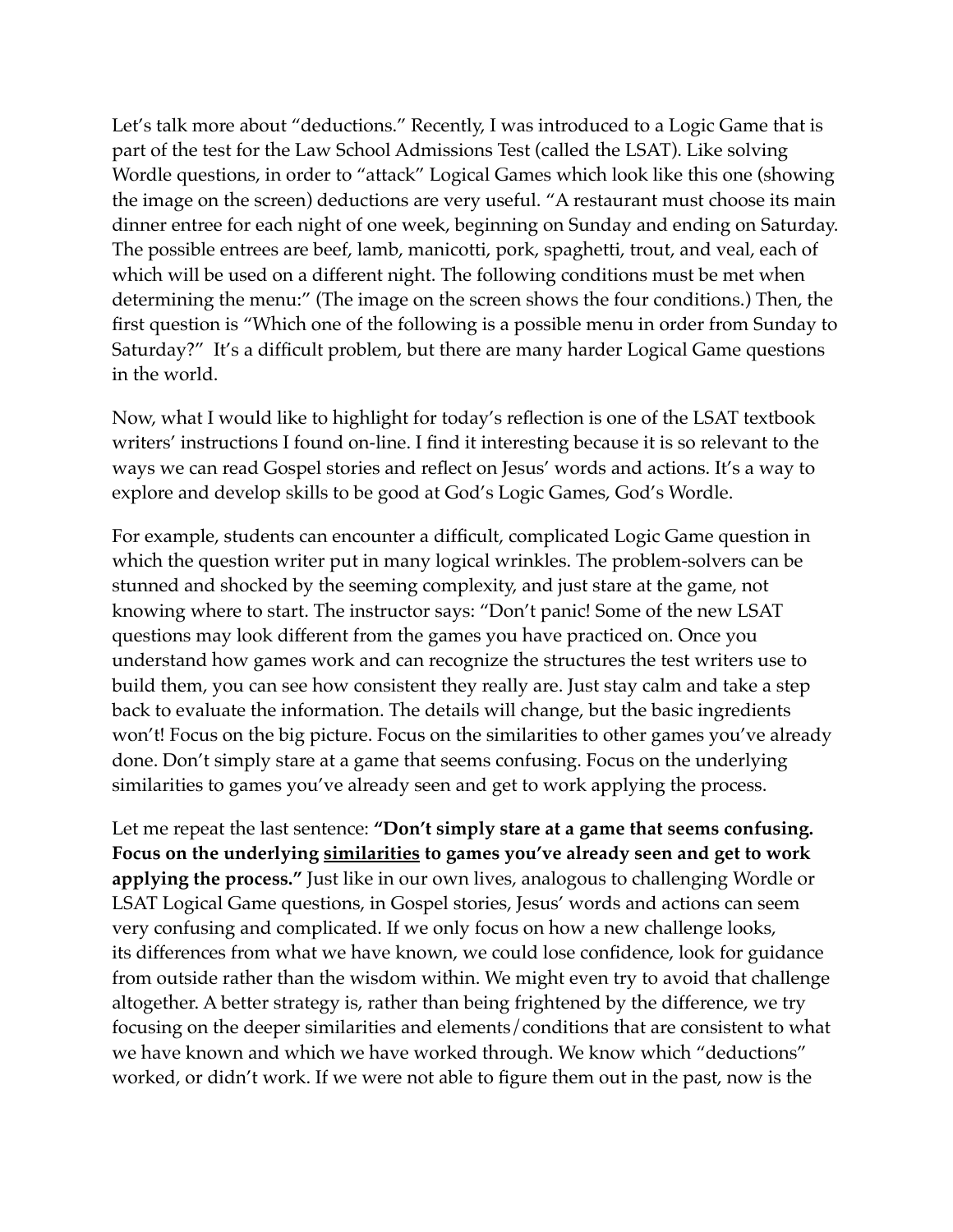time to explore the possibilities, especially to find which conditions, or elements, have hindered us from experiencing wholeness, success or joy.

Today's Gospel tells the story about Jesus, acting like a Logic Game instructor. As soon as he preaches in the synagogue in his hometown, citing Isaiah, speaking of bringing good news to the poor, releasing the captives, and letting the oppressed go free, the majority of the congregation praises his clarity and gracious words. However, there are also those who murmur amongst themselves and ask each other, suspiciously, "Is not this Joseph's son?".

On hearing this, Jesus outlines what the Good News can mean to the poor. Jesus says to them, "You might think that you are the insiders of God's grace, the direct recipients of God's Word, and that you are not a Syrian or a widow who you believe are out of reach of God's favour."

Then, Jesus, like a Logic Game instructor, provokes people to remember, which means to "make deductions" to understand God's logic, God's law, the *Logos*, the *Sophia*, the principle of how God has intended to create the world, to create us, as a community of the faithful. Jesus reminds the congregation of what their ancestors explored, solved, and recorded in the scripture. In the time of Elijah, there was a three-and-a-half-year long famine that made the entire country starve. God sent Elijah, the prophet, only to a widow in Sidon, while none of those who believed they were the true insiders of God's favour received God's grace. Jesus adds that also, in the time of Elisha, God sent Elisha, only to a foreigner, Naaman, the Syrian, when there were many inside the Jewish cohort who needed the same cure. Jesus presented these two clues to show how God's Logic Game works. God's love and Word knows no restriction and is not constrained by the logic of exclusivity that is focused on defining who is in and who is out. In God's Logic Game, the deductions we must remember to factor into our lives are the stories that tell us God's love gives preference to the poor. This preference of God's good news is profoundly countercultural, creating life-giving and life-sharing challenges to the logic of power and privilege in the world.

If church is like school, a learning community of disciples of Jesus, we certainly have learned, explored and practiced God's favourite logic: "The last will be the first, and the first will be last… The Kingdom of Heaven is among you." Then Jesus told his disciples, "Very truly, I tell you, unless a grain of wheat falls into the earth and dies, it remains just a single grain; but if it dies, it bears much fruit." These are great conditional logics (i.e. 1) If last, then, First  $(L \rightarrow F)$  and if first, then last  $(F \rightarrow L)$ ; 2) If the Kingdom, then, Kingdom is always among you.  $(K \rightarrow KY)$ ; etc, etc), daring us to study, practice, and share God's *logos, sophia*, widely.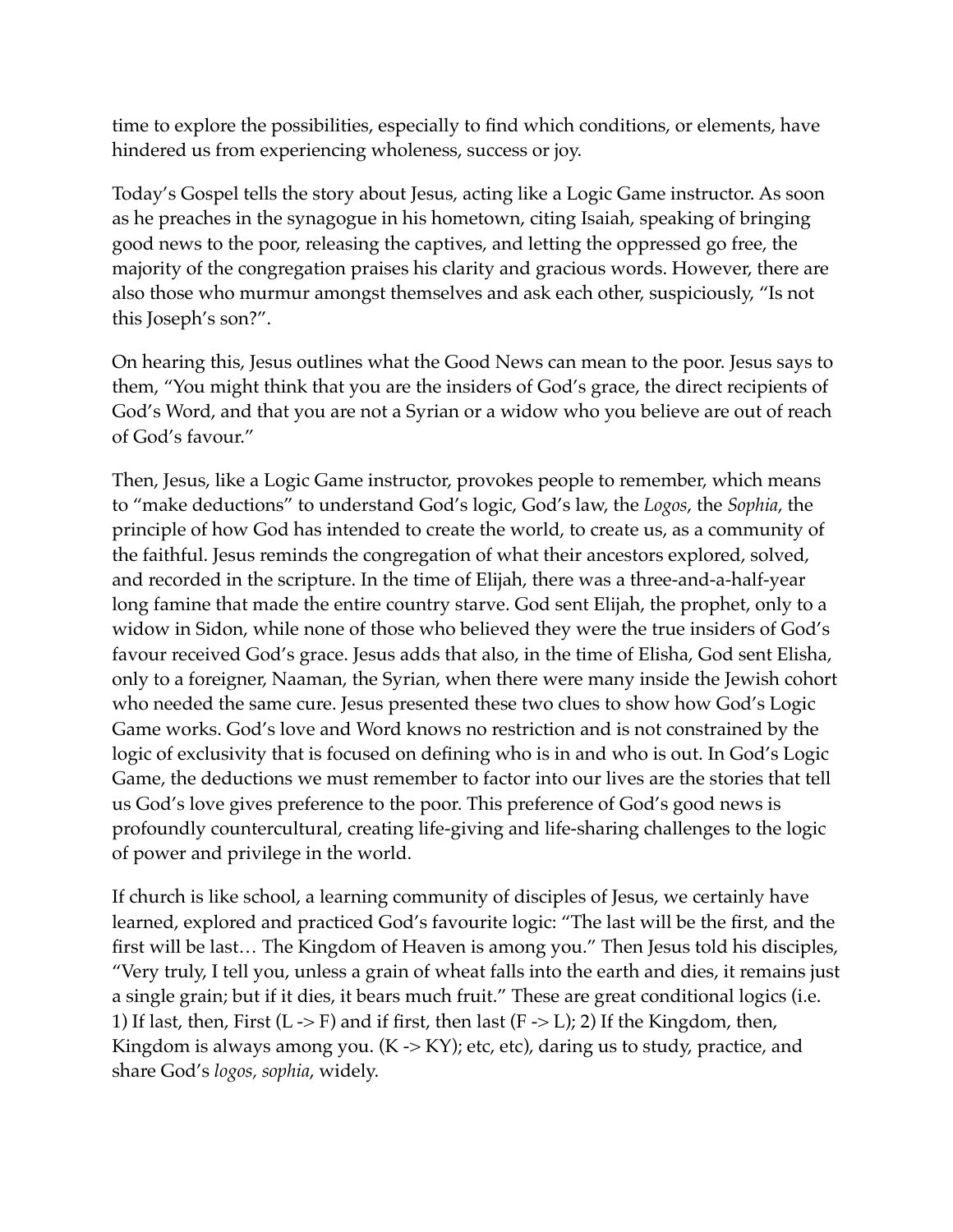The last tip from the online LSAT instructor is this: Don't just stare at the game, even if it looks difficult. **Keep your pencil moving**. Focus on the underlying similarities to games you've already seen and get to work applying the process. The clues and deductions to explore God's logic games, God's Wordle, in our own lives, in church outreach, in politics, in society, have already been presented to us. We may add more along the way, and need to be flexible and still be very creative, but God's *logos, sophia* is our guide. Focus on the similarities (Gospel/life), and keep our faith/pencil moving.

#### Hymn: VU 87 *I Am the Light of the World*

## Stewardship Story: Caring for Our Faith Community

As the Guiding Elders for the Caring for our Faith Community cluster, we would like to acknowledge and thank everyone who has been involved in this ministry. If you have participated in an ongoing, time consuming responsibility or one that is short term in caring for one another and our building and property, thank you.

Life and work over the last two years at Immanuel has changed with the pandemic. Remember when we greeted one another at coffee time or other gatherings? The phone tree callers and those of you keeping in touch with one another has helped give us the sense of community and connection. Ha Na's pastoral care is primarily by telephone.

We've missed celebrating the lives of some of our beloved folks. The Funeral and Memorial Committee has continued to be a resource to families. Prior to the recent increased restrictions created by the Omicron variant, a Memorial Service was held (in adherence with the Public Health Protocol) for Bill Burr.

The building has been carefully maintained by faithful volunteers. As of January 8th, 2022, a newly hired caretaker has officially begun his duties. We welcome Glen McIvor to our Immanuel staff and wish him well in his new position.

## Offering Invitation:

Our offerings of time, talent, and money will gratefully be received. Now is the opportunity to share your gifts to further the work of Immanuel United Church and the Spirit's task.

# The third Mission & Service video: **The incredible difference your gifts make: Bill's Story** <https://youtu.be/Cs-JTMFt5TE>

MV 191 *What Can I Do?* 

**What can I do? What can I bring? What can I say? What can I sing?**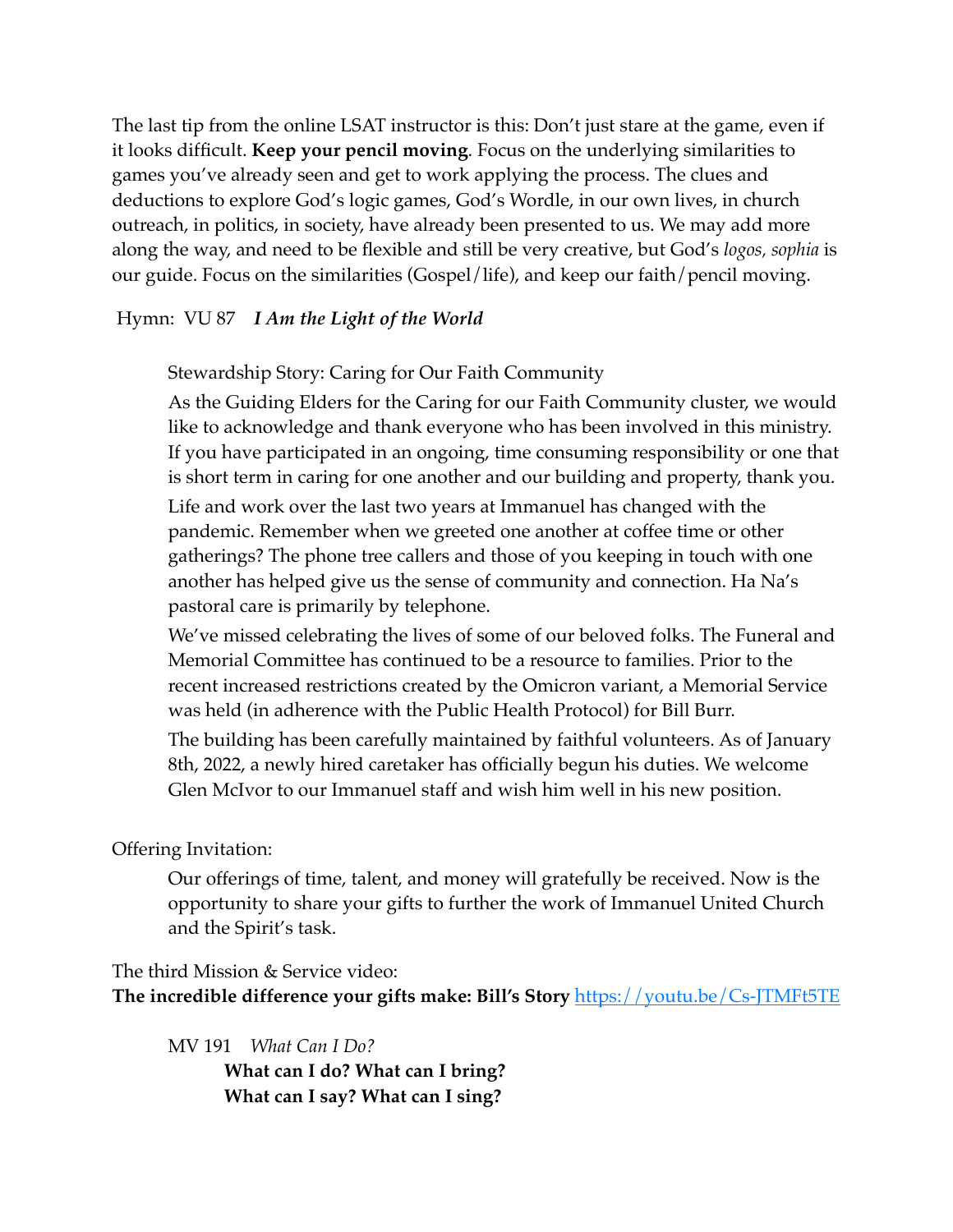

**I'll sing with joy. I'll say a prayer. I'll bring my love. I'll do my share.** 

## (followed by)

MV 196 *We Will Take What You Offer* 

**We will take what you offer, we will live by your word; We will love one another and be fed by you, God.** (X2)

Prayer:

**May what we have offered here be true, be blessed, and be sent into our world by the Spirit of the One who, even now, is with us. Always. Amen.**

Communion:

God be with you. **And also with you.**  Lift up your hearts. **We lift them up to the Giver.** Let us give thanks to our Lover. **It is right to give our thanks and praise.** 

It is right, and a good and joyful thing, always and everywhere to give thanks to you, creator of heaven and earth.

**You took the dust of the earth and breathed your life into it, making humankind in your image.**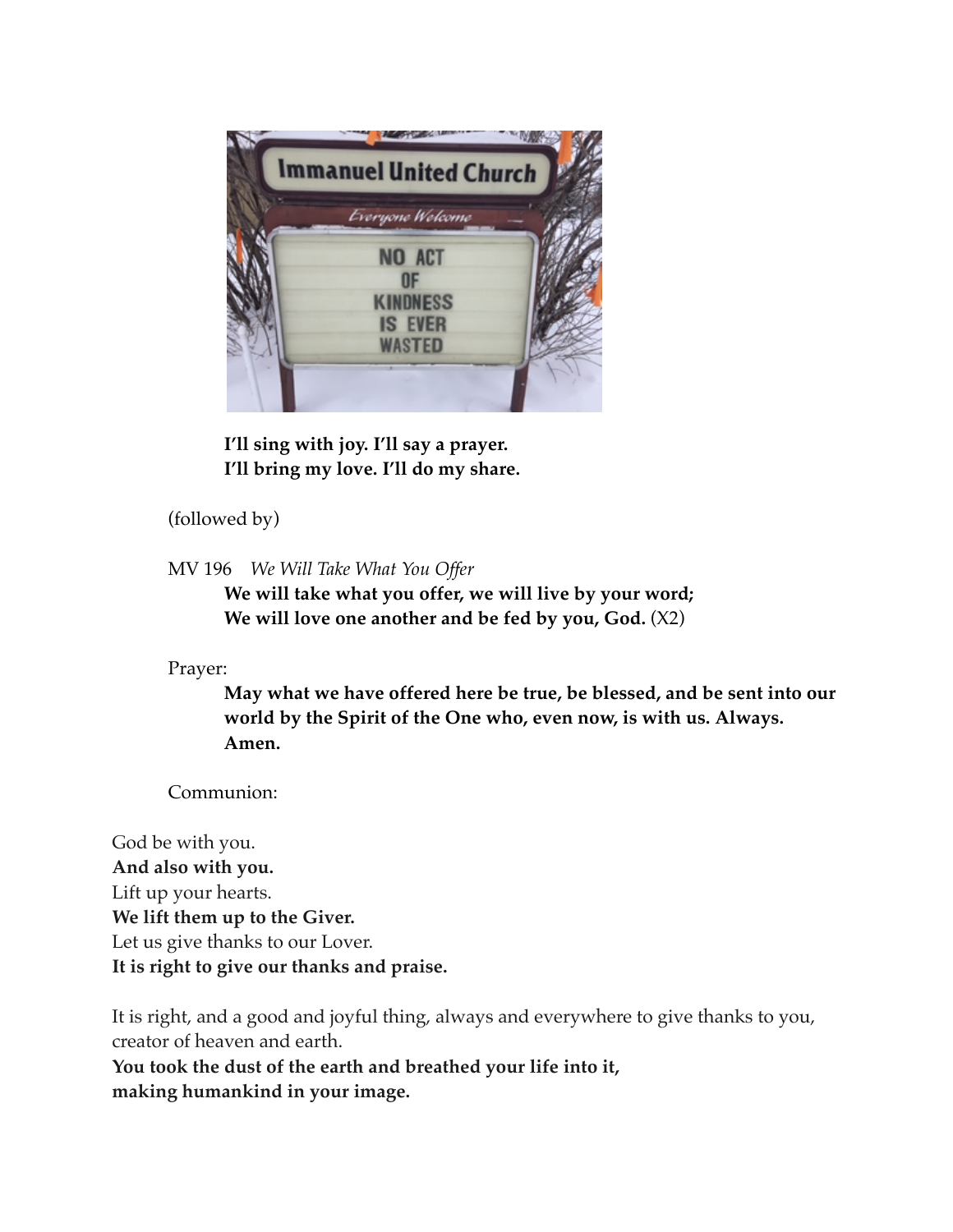Because of this act of creation and your breath that lives in our spirits, **everyone is of sacred worth.** 

Yet, from the very beginning of time, we have sought to tarnish that image. We have not seen each other with your eyes. We have not loved each other with your heart. When we have treated your sacred creation as unworthy, we not only severe our relationship with them, but also with you. Yet, you continued to be faithful in loving us. Faithful in sending your prophets throughout the ages to call us to repentance and reflection.

**And so, with your people on earth and all the company of heaven, we praise your name and join their unending hymn: Holy, holy, holy Lord, God of power and might, heaven and earth are full of your glory. Hosanna in the highest. Blessed is he who comes in the name of the Lord. Hosanna in the highest.** 

You sent Jesus to teach us to love you with all we have and all we are, not just giving you a portion of our hearts,

**but instead inviting you to come in and completely transform us.** When we continued to harm one another, out of a desire to make ourselves appear more righteous,

# **you sent us Jesus to teach us to sit and break bread together and love our neighbors as ourselves.**

And when we continued to choose fear instead of faith, hatred instead of love,

Jesus went to the cross to show us what love ultimately looks like,

**laying down your life for even those who do not love you in return.** 

On this day, we remember this gift of transforming love

as we share together in this holy meal and tell its story anew -

# **that on that night long ago, when Jesus gave himself up for us, he took bread, gave thanks to you, broke the bread, give it to his disciples, and said:**

"Take and eat; this is my body which is given for you. Do this in remembrance of me."

# **When the supper was over, he took the cup, gave thanks to you, gave it to his disciples, and said:**

"Drink from this, all of you; this is my blood of the new covenant, poured out for you and for many for the forgiveness of sins. Do this, as often as you drink it, in remembrance of me."